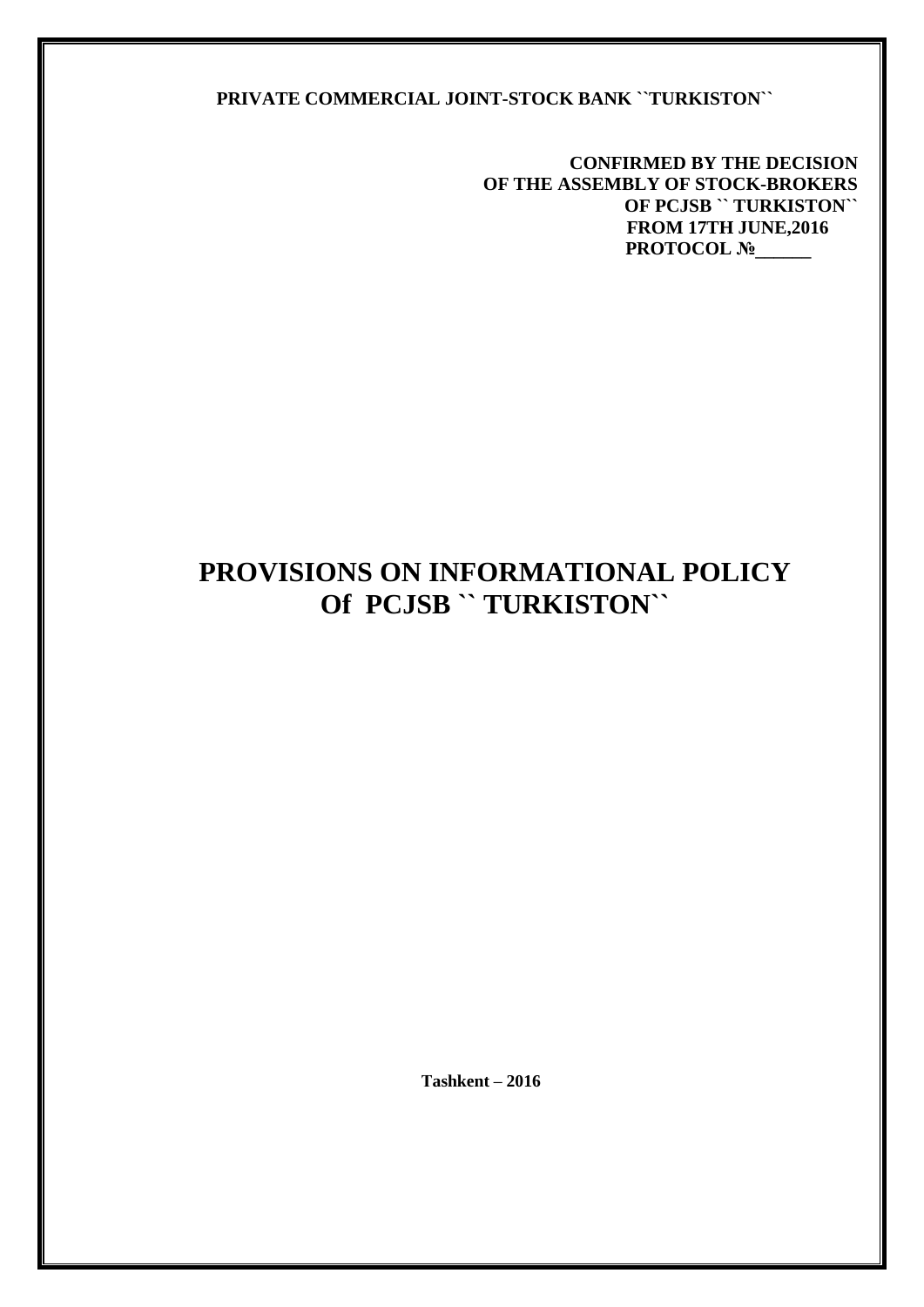## **Content**

| II. PRIMARY PRINCIPLES OF INFORMATIONAL POLICY. Error! Bookmark not defined.                                                     |  |
|----------------------------------------------------------------------------------------------------------------------------------|--|
| III. LIST OF INFORMATION WHICH IS COMPULSORY TO BE REVEALED IN<br>ACCORDANCE WITH THE LEGISLATURE, THE TERMS OF THEIR REVELATION |  |
|                                                                                                                                  |  |
|                                                                                                                                  |  |
| V. TERMS OF EXCHANGING INFORMATION BETWEEN MEMBERS OF THE                                                                        |  |
| GOVERNING BODIES, AUTHORITIES, EMPLOYYES OF THE BANK WITH                                                                        |  |
|                                                                                                                                  |  |
| VI. MEASURES TO REGULATE COMPLIANCE WITH INFORMATIONAL POLICY OF                                                                 |  |
|                                                                                                                                  |  |
|                                                                                                                                  |  |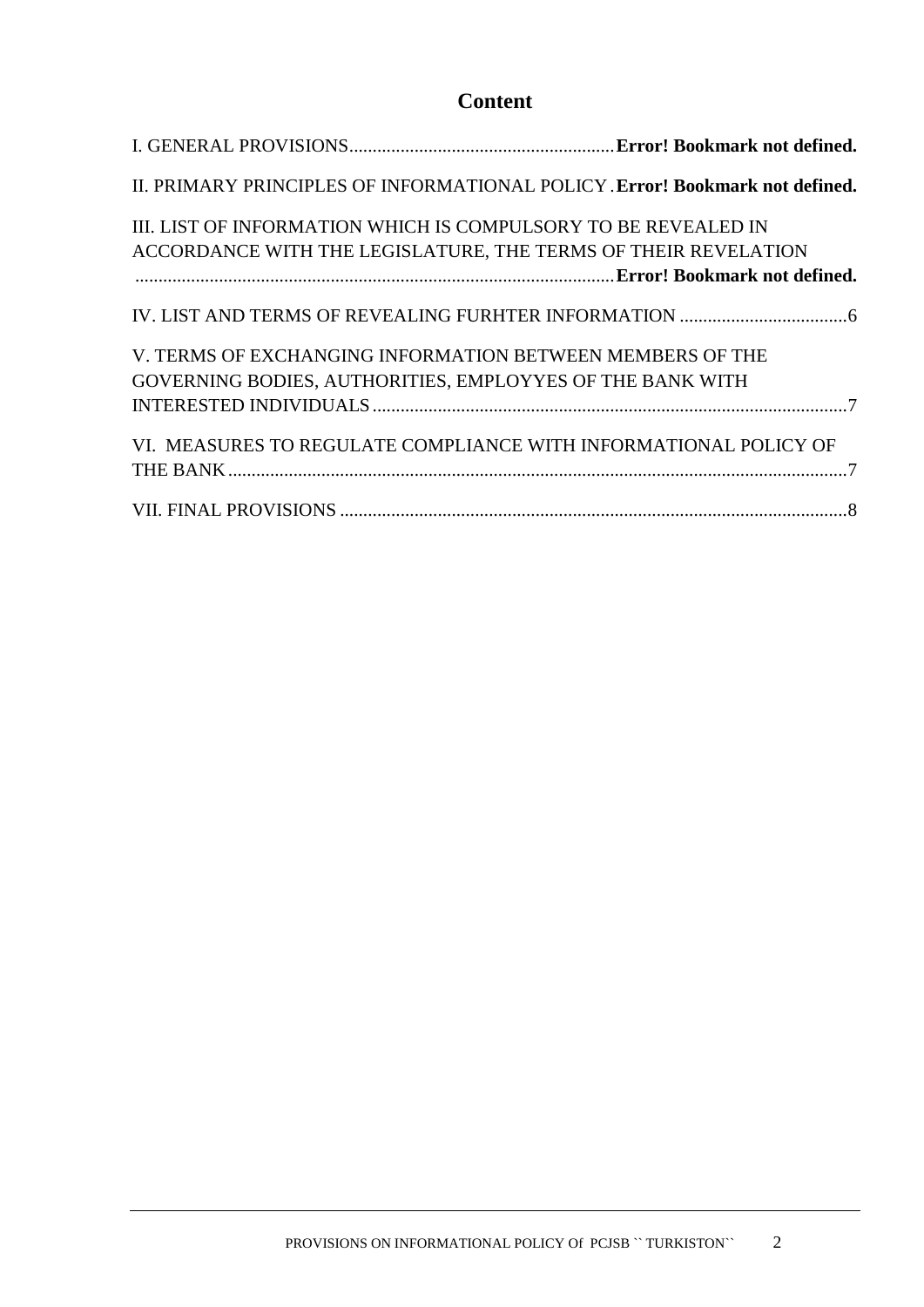#### **I. GENERAL PROVISIONS**

1. The current provisions on Informational Policy was worked out in accordance with laws of the Republic of Uzbekistan ''About shareholders societies and protection of rights of shareholders'', "About stock market", Decree of the Cabinet 02.07.2014 № 176 ``About measures to further improve the system of corporate governance in shareholder societies`` and 31.12.2013 №355 `` About measures to lobby the systems of assessment of the degree of development of informational and communication technologies in the Republic of Uzbekistan, `` Rules of the inner control against the legalization of incomes, obtained from criminal activity, and from subsidizing terrorism in commercial banks``( registered by the Department of Justice of the republic of Uzbekistan 21.11.2013 № 2528) by the law of PCJSB `` Turkiston``( later in the passage bank) by Corporate governance principles, confirmed by the protocol of the assembly for the improvement of effectiveness and activity of joint-stock companies as well as modification of the corporate governance from the date 31.12.2016 №9.

The current provision defines types of information and documents which are to be revealed in a compulsory manner, also designates terms and deadlines of their revelation by PCJSB `` Turkiston`` (later in the provision- bank)

2. The aim of informational policy is to guarantee openness and transparency of the activity of the bank in order to timely give valid information to the shareholders, investors, professional members of the stock market and interested individuals(later in the contract interested individuals)

3. Informational policy is directed to full protection of the rights of interested individuals in terms of receiving valid information about bank and its activity, important for the investing and governing information, also about the confidentiality of the information in the bank.

4. The bank decides whether the information is considered to be a business secret and who and how can have access to it in accordance with Laws of the republic of Uzbekistan about `` Bank secret`` and `` Business secret`` and other normative acts of legislature.

### **II. PRIMARY PRINCIPLES OF INFORMATIONAL POLICY**

5. Primary principles of informational policy include frequency, efficacy, accessibility, fullness of information, equality, balanced nature and protection of informational resources.

6. Principle of frequency is based on informing interested individuals about all the data about the bank on a regular basis.

7. Principle of efficacy means that in short periods the bank informs all the interested individuals about current events and facts that have an influence on the financial and economic activity of the bank and also their interests .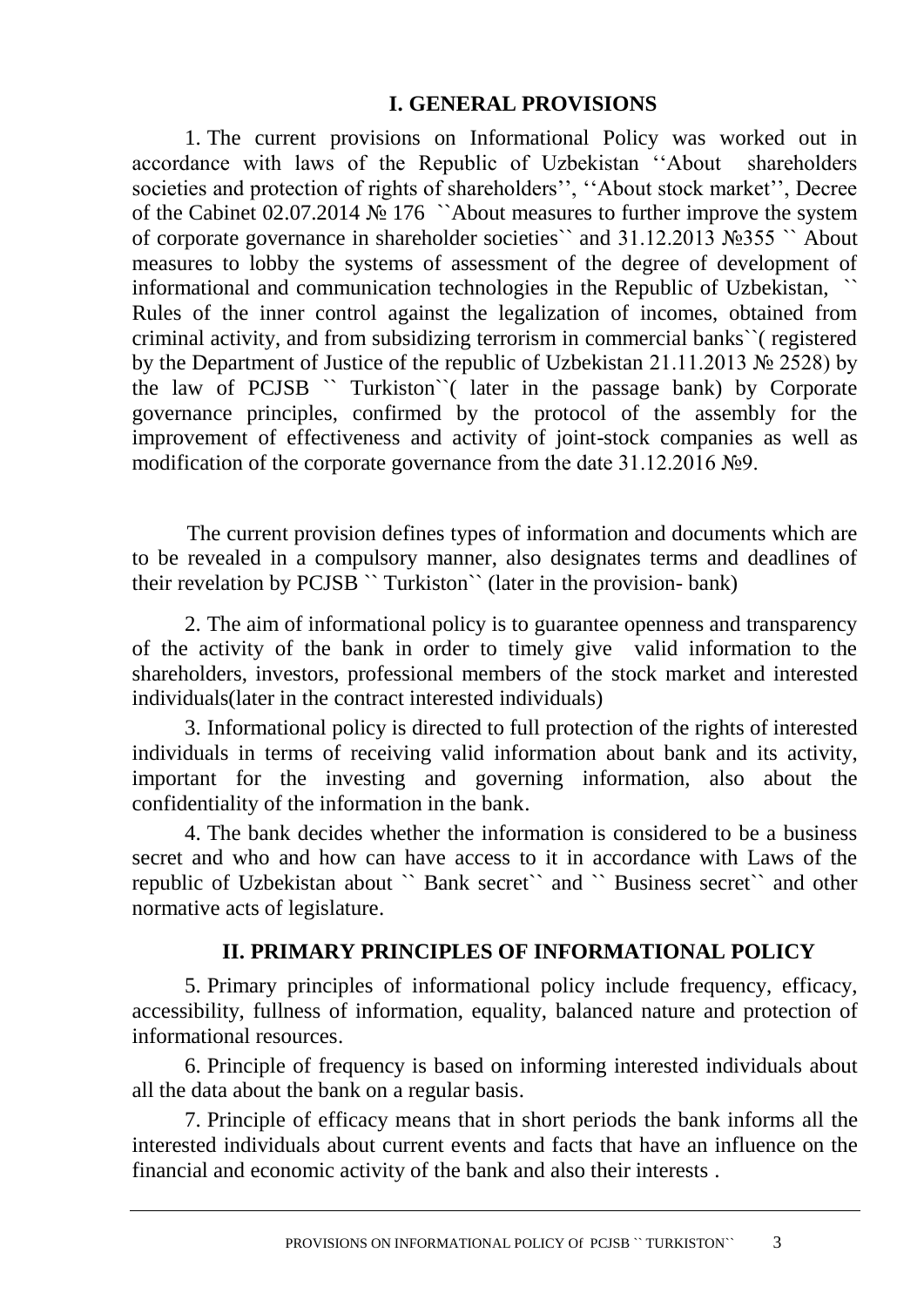8. Principle of accessibility means that bank spreads information about its activity through the channels and other ways of disseminating information which will have free and easy access for the stakeholder.

9. Principle of fullness of information means that the bank presents all the information which corresponds to the reality no matter whether positive or negative it is about itself to stakeholders which gives them a chance to form allrounded understanding of the bank and the results of its activity.

10. Principle of means that the bank provides each stakeholder with equal right to have access to the information about the activity of the bank.

11. Principle of means that there is a balance between openness and transparency of the bank and guaranteeing its commercial interests. The following criteria are compulsory :

Protection of confidential information;

Complying with rules of disseminating and using inside information according to legislature and internal documents of the bank.

12. Principle of protection of information means using allowed by legislature methods and ways of protecting information which is considered to be bank, commercial or other type of business secret or confidential information of importance.

## **III. LIST OF INFORMATION WHICH IS COMPULSORY TO BE REVEALED IN ACCORDANCE WITH THE LEGISLATURE, THE TERMS OF THEIR REVELATION**

13. The bank reveals information which has to be revealed in particular deadlines, ways fixed by the laws of the Republic of Uzbekistan ''About shareholders societies and protection of rights of shareholders'', ''About stock market'', Decree of the Cabinet 02.07.2014 № 176 ``About measures to further improve the system of corporate governance in shareholder societies`` and 31.12.2013 №355 `` About measures to lobby the systems of assessment of the degree of development of informational and communication technologies in the Republic of Uzbekistan, rules of presenting and publishing the information in stock market (reg. № 2383, 31.07.2012) and other acts of legislature.

14. Compulsory revelation of information is carried out:

In single portal of cooperative information (official website of the authority of the governmental body responsible for the regulation of the stock market);

In official website of the stock market (www.uzse.uz);

In corporate website of the bank [\(www.turkistonbank.uz\)](http://www.turkistonbank.uz/);

In Mass media.

15. The documents which comprise information for compulsory revelation in the official website of the responsible authority of governmental body on regulation of stock market include:

Prospects of emission of stocks (in cases of public placement of stocks);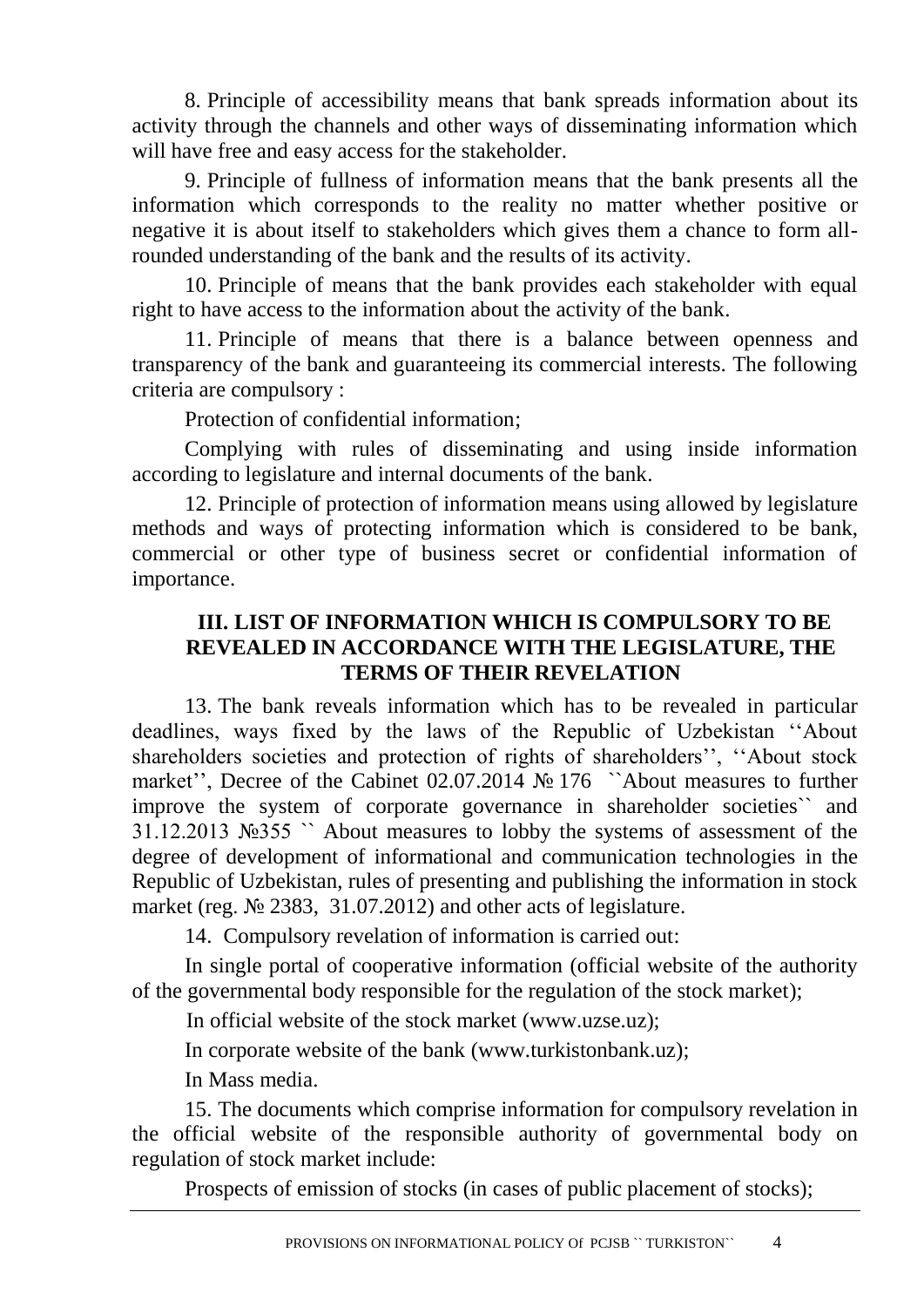Annual accounts of the bank, including the one based on the standards of international financial accounting;

Accounts of the bank every three months, half a year and 9 months;

Information about essential facts in the activity of the bank.

Bank reveals information in deadlines, terms and forms, already established by the Rules of presenting and publishing information in stock market (reg. № 2383, 31.07.2012.).

16. Bank reveals all the relevant information according to the Provisions of market bulletin in cases when stocks of the bank are found in the quotation list of the stock market.

17. Bank has its own official website [\(www.turkistonbank.uz\)](http://www.turkistonbank.uz/) and reveals its information, the list of which is fixed by the Decree of the Cabinet 02.07.2014 No 176 `About measures to further improve the system of corporate governance in shareholder societies".

18. The following information is compulsory ot be revealed in mass media:

Messages about conduct of the general meetings of shareholders;

Notifications about changes in location (mail address) and address of the email of the bank;

Suggestions to shareholders of the bank that have a major vote and can obtain shares or emitted stocks, converted into shares;

Information about stock issue;

Information about the closing of the bank, also about the terms and deadlines of notifying about the demands of creditors.

# **IV. LIST AND TERMS OF REVEALING FURHTER INFORMATION**

19. Bank provides possibility of improving the official website by means of creating other versions of the website in state language, English, Russian and other languages, convenient for stakeholders. Placement of information in state language with its translations in other languages.

20. Bank may reveal the following further information in its official website:

Information about being responsible for complying with recommendations of the Code on Corporate Governance;

Information about executive chamber of the bank including the period of work in the bank;

Results of assessing effectiveness of the activity of executive chamber of the bank and the system of corporate governance;

Information about shareholders who possess more than 20% of the stocks of the bank;

Explanation of the suggested distribution of the net profit, the amount of the dividends, assessment of their correspondence to the dividend policy of the bank, and also if necessary, elaboration on the economic sides such as the proportion of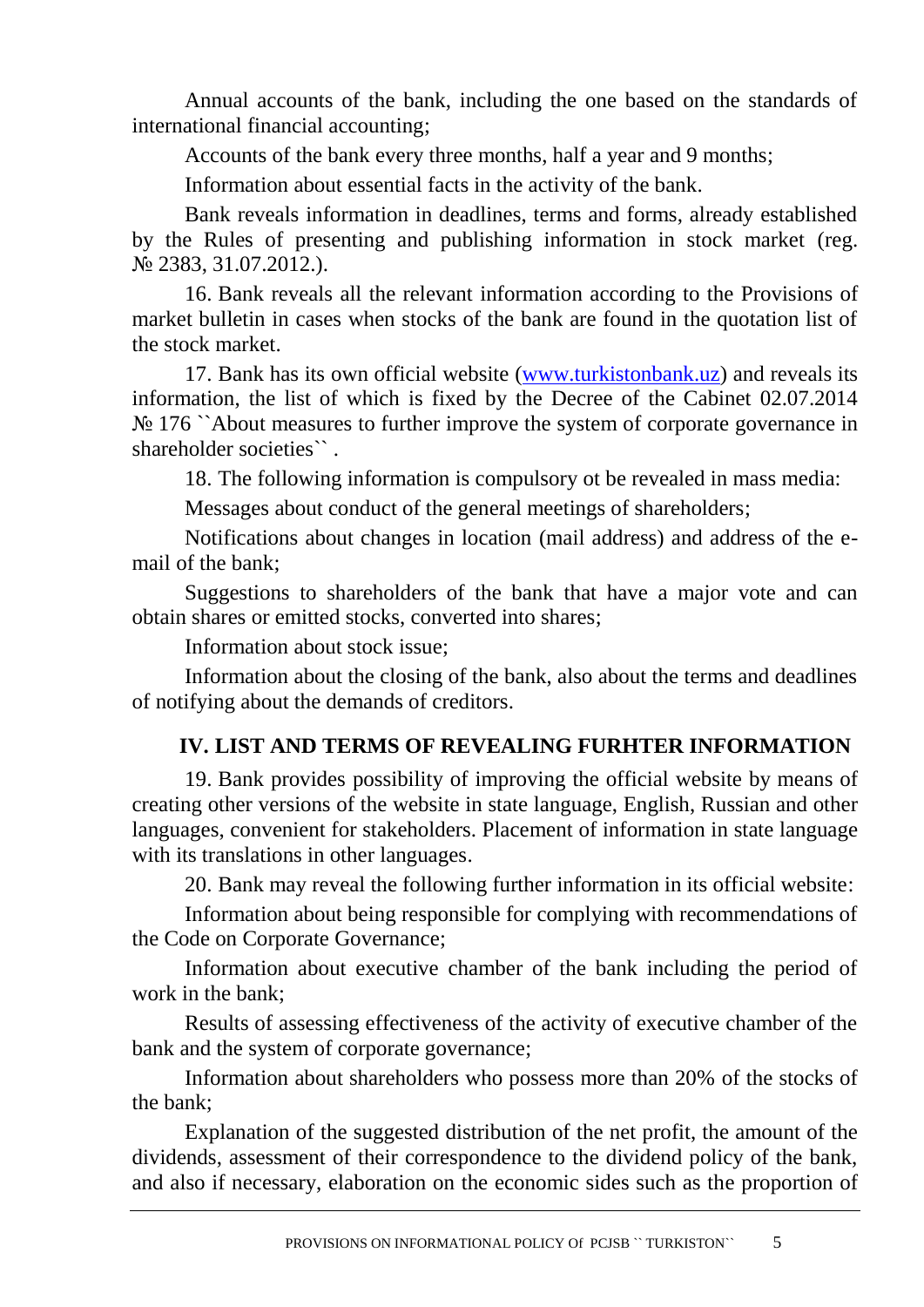net profit directed to the needs and development of the bank;

Plans of the bank about expansion, reconstruction, technical re-equipment, realized in the form of investment projects with defined expected net profit;

If information about the quotation of the stocks exists, also the results of the fundamental and technical analysis, comments and predictions of the specialists, experts and consultants;

If the net worth of enterprise and weighed cost of capital according to types of business of the bank exists and with explanation of the meaning and numbers;

Information about terms and conditions of presenting (receiving) and making decisions on charity (financial) assistance by the bank and also about already presented(received) charity(financial) or other help .

21. Information about the amount of remuneration and compensation of the Board of supervisors and executive body is revealed in the general meeting of shareholders and is included in the protocol of the general meeting of shareholders.

22. Bank provides with the possibility to reveal information about the bank in other sources for information revelation fixed by the legislature.

## **V. TERMS OF EXCHANGING INFORMATION BETWEEN MEMBERS OF THE GOVERNING BODIES, AUTHORITIES, EMPLOYYES OF THE BANK WITH INTERESTED INDIVIDUALS**

23. In order for the exchange between members of governing bodies, authorities, employees of the bank and shareholders to take place, the bank designates one employee who will be responsible for this and through him this exchange of information will be carried out.

24. Employee of the bank responsible for information must present all the necessary information in electronic version within one week if the time is not differently defined by the legislature if the stockholder requests about this in a written or electronic form.

25. If the copies of documents are necessary, stockholder must pay in the amount which doesn't exceed the real expenditures on preparation and delivery of these documents via mail.

26. Shareholders don't have right to reveal information about the bank and its activity which is considered to be bank, commercial or other types of business secret. .

### **VI. MEASURES TO REGULATE COMPLIANCE WITH INFORMATIONAL POLICY OF THE BANK**

27. Corporate secretary of the bank (if there is an established position in the bank) or another employee responsible for the work with shareholders only are responsible for revelation of information, as mentioned in current provision to mass media.